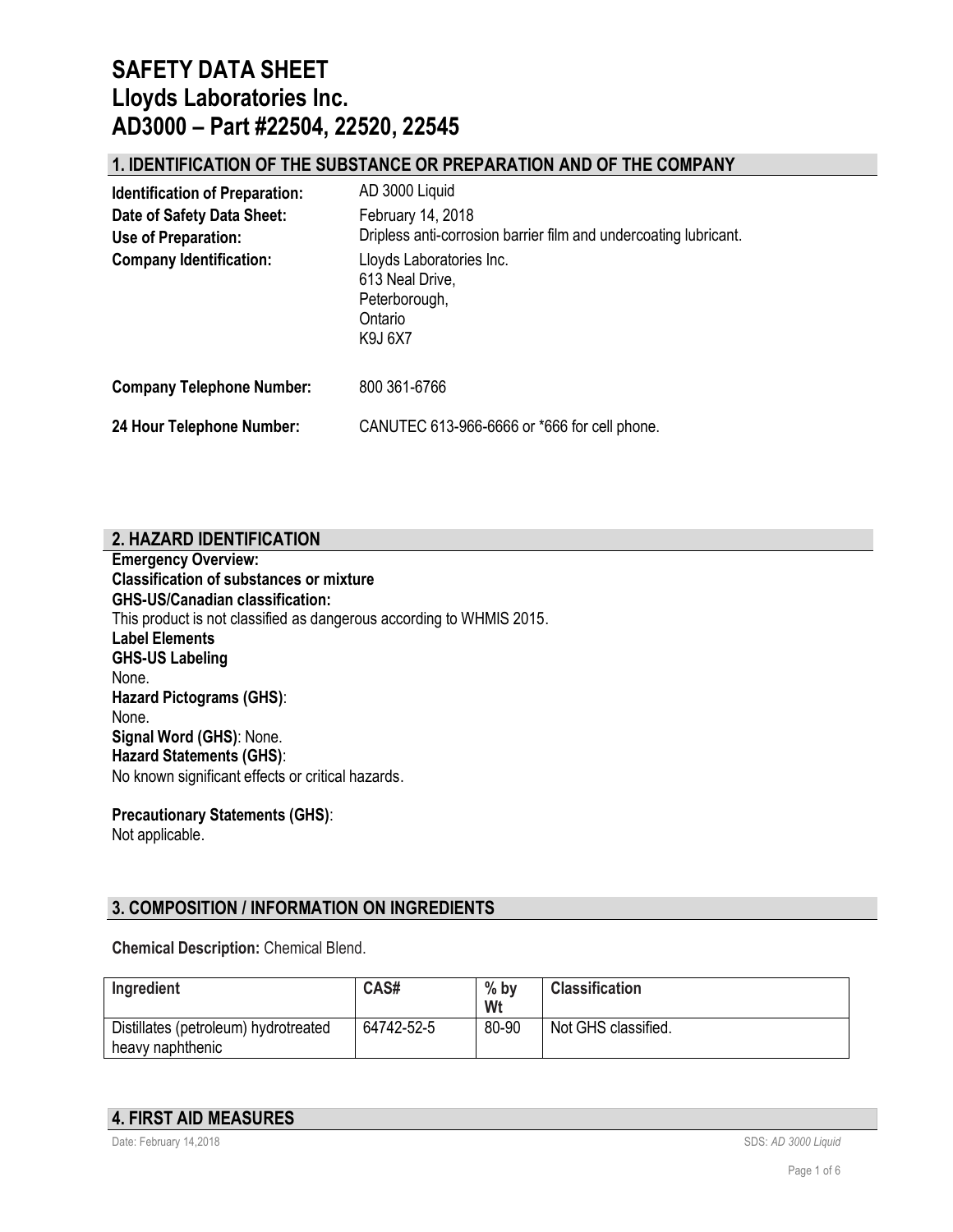| Inhalation:          | Remove to fresh air. If symptoms persist consult physician.                                                                                                                                                      |
|----------------------|------------------------------------------------------------------------------------------------------------------------------------------------------------------------------------------------------------------|
| <b>Eye Contact:</b>  | Remove contacts. Flush with water for at least 15 minutes, occasionally lifting the<br>upper and lower eyelids. Get medical attention immediately.                                                               |
| <b>Skin Contact:</b> | Thoroughly wash exposed skin with soap and water. Remove any contaminated<br>clothing and wash before reuse.                                                                                                     |
| Ingestion:           | DO NOT induce vomiting. If vomiting does occur, have victim lean forward to<br>prevent aspiration. Rinse mouth with water. Seek medical attention. Never give<br>anything by mouth to an unconscious individual. |
| Notes to Physician:  | No data available.                                                                                                                                                                                               |

### **5. FIRE FIGHTING MEASURES**

| Suitable extinguishing media:   | Any standard extinguishing media (alcohol foam, water spray or<br>fog, CO2 dry chemical, etc.). |
|---------------------------------|-------------------------------------------------------------------------------------------------|
| Unsuitable extinguishing media: | None known.                                                                                     |
| Special exposure hazards:       | None known.                                                                                     |
| Special safety equipment:       | Self-contained positive pressure breathing apparatus and protective clothing.                   |

### **6. ACCIDENTAL RELEASE MEASURES**

**Personal Precautions, Protective Equipment and Emergency Procedures General Measures:** Do not get in eyes, on skin, or on clothing. Do not breathe vapour or mist. **For Non-Emergency Personnel: Protective Equipment:** Use appropriate personal protection equipment (PPE). **Emergency Procedures:** Evacuate unnecessary personnel. **For Emergency Personnel:** Protective Equipment: Equip cleanup crew with proper protection. **Emergency Procedures:** Stop leak if safe to do so. Ventilate area. **Environmental Precautions** Prevent entry to sewers and public waters. **Methods and Material for Containment and Cleaning Up: For Containment:** Contain any spills with dikes or absorbents to prevent migration and entry into sewers or streams. **Methods for Cleaning Up:** Clear up spills immediately and dispose of waste safely. **Reference to Other Sections:** See Heading 8. Exposure controls and personal protection.

## **7. HANDLING AND STORAGE**

**Precautions for safe handling:** Ensure good ventilation/exhaustion at the workplace. Prevent formation of aerosols. Avoid splashes or spray in enclosed areas. **Information about fire and explosion protection:** Keep respiratory protective device available. No special measures required. **Conditions for safe storage, including any incompatibilities**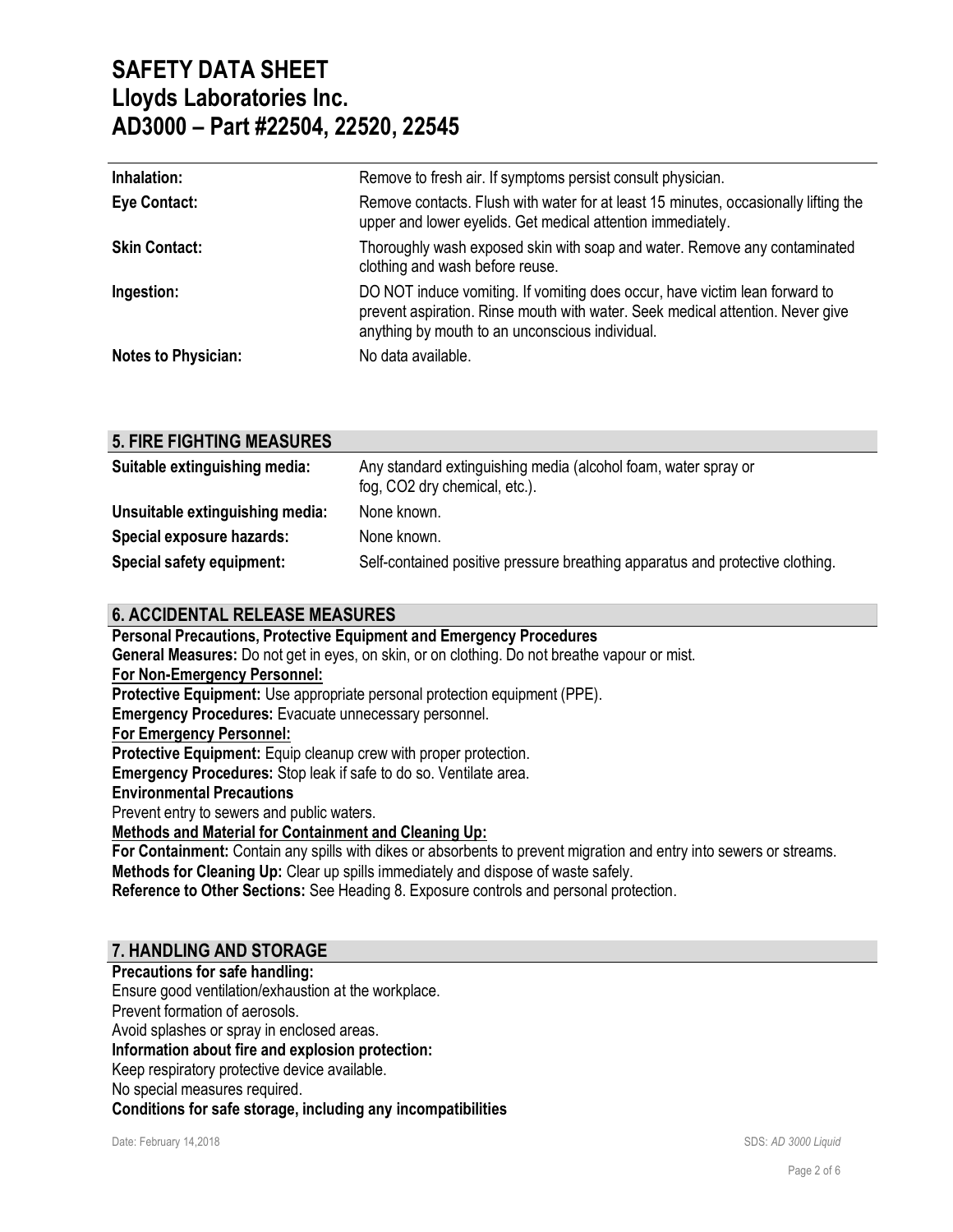#### **Storage:**

**Requirements to be met by storerooms and receptacles:** Store in a cool location. Protect from humidity and water. Avoid storage near extreme heat, ignition sources or open flame. **Information about storage in one common storage facility:** Store away from oxidizing agents. Store away from foodstuffs. **Further information about storage conditions:** Store in cool, dry conditions in well sealed receptacles. Store receptacle in a well ventilated area. Keep container tightly sealed. **Specific end use(s):**

No further relevant information available.

## **8. EXPOSURE CONTROLS / PERSONAL PROTECTION**

| <b>Respiratory protection:</b> | Use local exhaust or dilution ventilation.                                                             |  |
|--------------------------------|--------------------------------------------------------------------------------------------------------|--|
| Hand protection:               | Chemical resistant gloves.                                                                             |  |
| Eye protection:                | Safety goggles or full face shield.                                                                    |  |
| <b>Skin protection:</b>        | Use body-covering impervious clothing.                                                                 |  |
| <b>Working hygiene:</b>        | Take usual precautions when handling. Workers should wash hands before<br>eating, drinking or smoking. |  |
| <b>Exposure guidelines:</b>    |                                                                                                        |  |
| <b>Source Material</b>         | <b>ACGIH TLV</b><br><b>OSHA PEL</b>                                                                    |  |
| Oil mist                       | 5 mg/m <sup>3</sup> 8 hours $5$ mg/m <sup>3</sup> 8 hours                                              |  |

### **9. PHYSICAL AND CHEMICAL PROPERTIES**

#### **Physical and Chemical Properties**

| <b>Physical State</b><br>Appearance<br>Colour                                                                                                                                                         | Paste.<br>Yellow.                                                                                                        | Odour<br><b>Odour Threshold</b> | Typical, hydrocarbon like.<br>No data available. |
|-------------------------------------------------------------------------------------------------------------------------------------------------------------------------------------------------------|--------------------------------------------------------------------------------------------------------------------------|---------------------------------|--------------------------------------------------|
| <b>Property</b>                                                                                                                                                                                       | <b>Values</b>                                                                                                            | <b>Remarks/Method</b>           |                                                  |
| pH<br><b>Melting/Freezing Point</b><br><b>Boiling Point/Range</b><br><b>Flash Point</b><br>Flammability (solid, gas)<br><b>Flammability Limit in Air:</b><br><b>Upper Limit</b><br><b>Lower Limit</b> | Not applicable (solvent).<br>No data available.<br>$>200$ F(TCC).<br>Liguid.<br>No data available.<br>No data available. |                                 |                                                  |

Date: February 14.2018 **SDS: AD** 3000 Liquid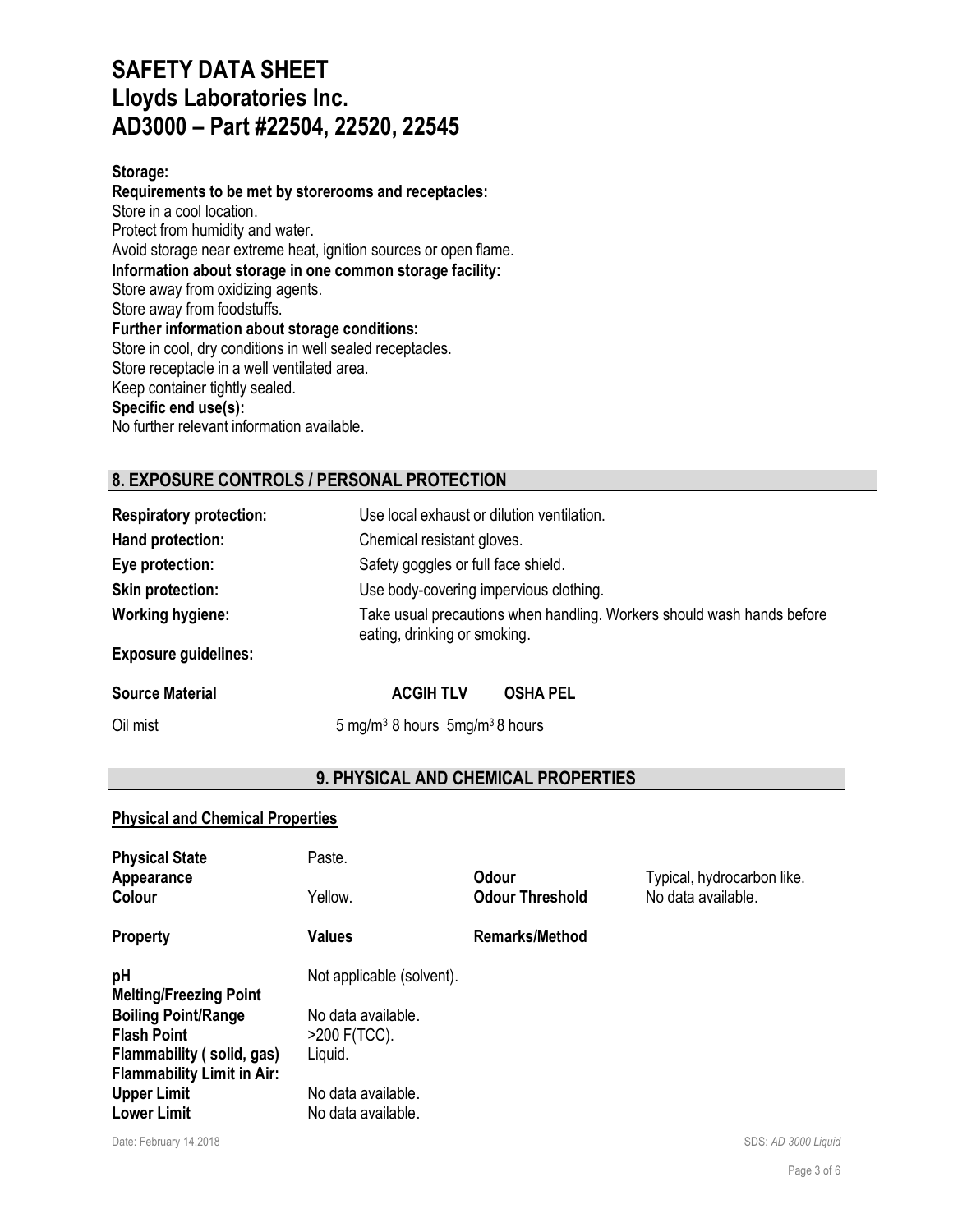| <b>Vapour Pressure</b>           | No data available. |
|----------------------------------|--------------------|
| <b>Vapour density</b>            | No data available. |
| <b>Specific Gravity</b>          | $0.77 - 0.80$      |
| <b>Water Solubility</b>          | Negligible.        |
| <b>Solubility Other Solvents</b> | Soluble.           |
| <b>Partition Coefficient:</b>    | No data available. |
| n-octanol/water                  | No data available. |
| <b>Autoignition temperature</b>  | No data available. |
| <b>Decomposition</b>             | No data available. |
| <b>Temperature</b>               |                    |
| <b>Kinematic Viscosity</b>       | No data available. |
| <b>Dynamic Viscosity</b>         | No data available. |
| <b>Explosive Properties</b>      | No data available. |
| <b>Oxidizing Properties</b>      | No data available. |
| <b>Other Properties:</b>         |                    |

| <b>Softening Point</b>            | No data available. |
|-----------------------------------|--------------------|
| <b>VOC Content %</b>              | No data available. |
| <b>Particle Size</b>              | Liguid.            |
| <b>Particle Size Distribution</b> | Not applicable.    |

### **10. STABILITY AND REACTIVITY**

| <b>Reactivity</b>                                                       | Stable at normal conditions of use.                                                                                                                                                                                                                                                          |
|-------------------------------------------------------------------------|----------------------------------------------------------------------------------------------------------------------------------------------------------------------------------------------------------------------------------------------------------------------------------------------|
| <b>Chemical stability</b>                                               | Stable at normal conditions of use.                                                                                                                                                                                                                                                          |
| <b>Thermal decomposition/conditions</b><br>to avoid:                    |                                                                                                                                                                                                                                                                                              |
| <b>Possibility of hazardous reactions</b><br><b>Conditions to avoid</b> | None known.                                                                                                                                                                                                                                                                                  |
| <b>Hazardous decomposition products</b>                                 | Thermal decomposition is highly dependent on conditions. A complex mixture of<br>airborne solids, liquids and gases, including carbon monoxide, carbon dioxide<br>and other organic compounds will be evolved when this material undergoes<br>combustion or thermal or oxidative degradation |
| <b>Materials to avoid</b>                                               | Oxidizing agents.                                                                                                                                                                                                                                                                            |
| Hazardous polymerization                                                | Will not occur.                                                                                                                                                                                                                                                                              |

### **11. TOXICOLOGICAL INFORMATION**

**Information on toxicological effects Acute toxicity: LD/LC50 values relevant for classification** LD 50 oral rat > 2,000 mg/kg. LD 50 Dermal rabbit  $> 5,000$  mg/kg. **Eye Contact:** expected low irritation. **Sensitization:** None known. **Additional toxicological information:** None.

#### **12. ECOLOGICAL INFORMATION**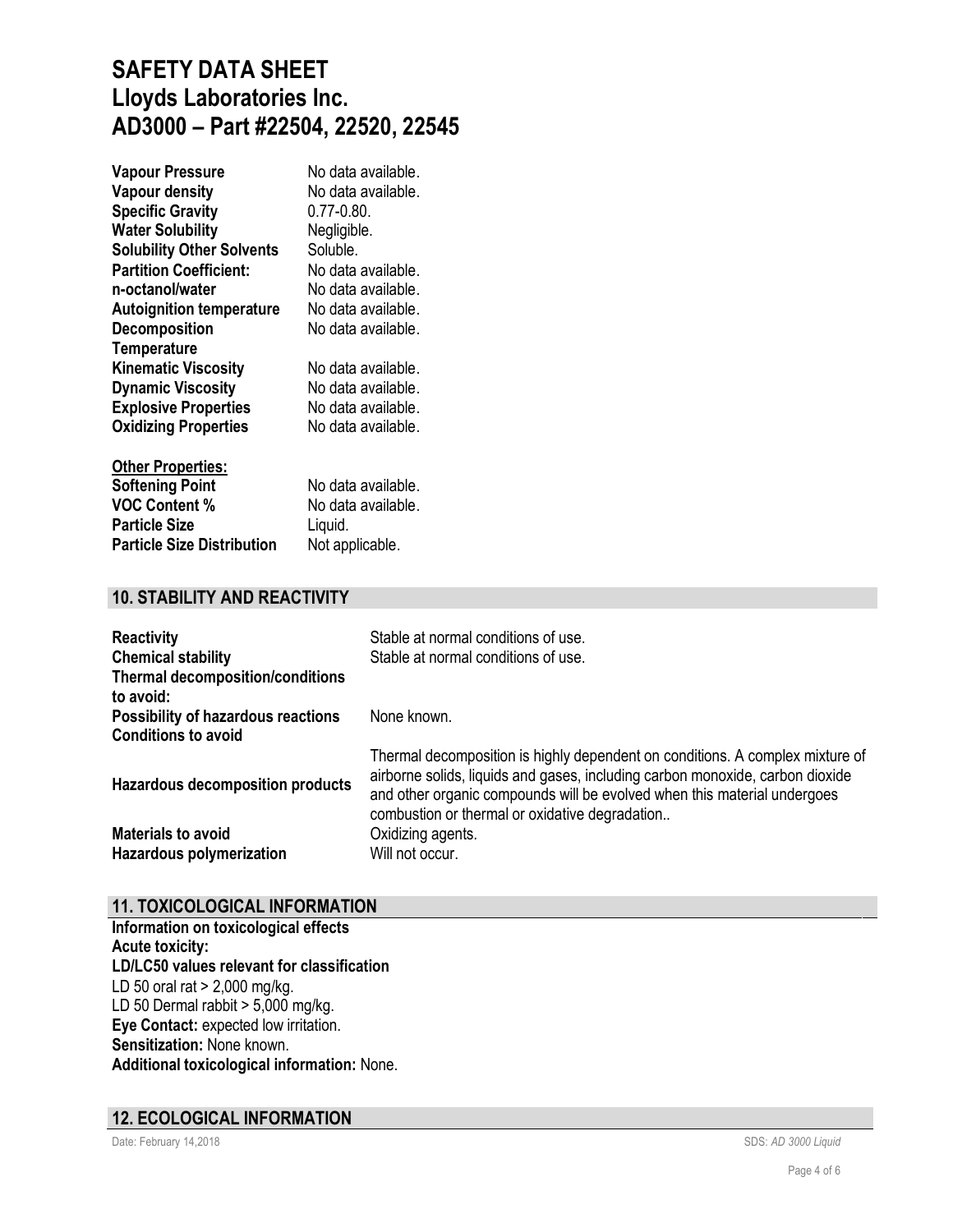| Toxicity:                             | LC 50> 2000 mg/L fish 96 hours.   |
|---------------------------------------|-----------------------------------|
| <b>Persistence and Degradability:</b> | Not available.                    |
| <b>Bioaccumulative Potential:</b>     | 2-6 Log $P_{ow}$                  |
| <b>Mobility in Soil:</b>              | Not available.                    |
| <b>Other Adverse Effects:</b>         | None known.                       |
| <b>Other Information:</b>             | Avoid release to the environment. |

#### **13. DISPOSAL**

**Waste Disposal Recommendations:** Dispose of waste material in accordance with all local, regional, national, and international regulations.

**Ecology – Waste Materials:** Avoid release to the environment.

**Other:** Non refillable container. DO NOT reuse or refill container.

Triple rinse container promptly after emptying. Then offer for recycling if available, or puncture and dispose of in sanitary landfill, or by other procedures approved by state and local authorities.

#### **14. TRANSPORTATION INFORMATION**

**Transport Canada (TDG):** Not regulated.

**U.S. Department of Transportation (DOT):** Not regulated.

### **15. REGULATION**

#### **Occupational Health & Safety Regulations:**

**OSHA & WHMIS:** MSDS prepared pursuant to the Hazard Communication Standard (CFR29 1910.1200) and Canadian WHMIS regulations (Controlled Products Regulations under the Hazardous Products Act).

#### **Environmental Regulatory Lists:**

**SARA:** Section 313 (Toxic Chemical Release Reporting) 40 CFR 372 – None of the ingredients are listed.

**SARA Section 311/312 Hazard Classes** Immediate (acute) Health Hazard. Fire Hazard. Delayed (chronic) Health Hazard.

**Toxic Substances Control Act (TSCA)**: All the ingredients are listed on the Chemical Substance Inventory.

**Canadian Non-Domestic Substance List (NDSL)**: All ingredients are listed.

#### **California Prop. 65**

The following components of this product are substances, or belong to classes of substances, known to the state of California to cause cancer and/or reproductive toxicity: none.

#### **HMIS III Rating**

Health: 2.

Flammability: 2.

Physical: 0.

Date: February 14.2018 **SDS: AD** 3000 Liquid